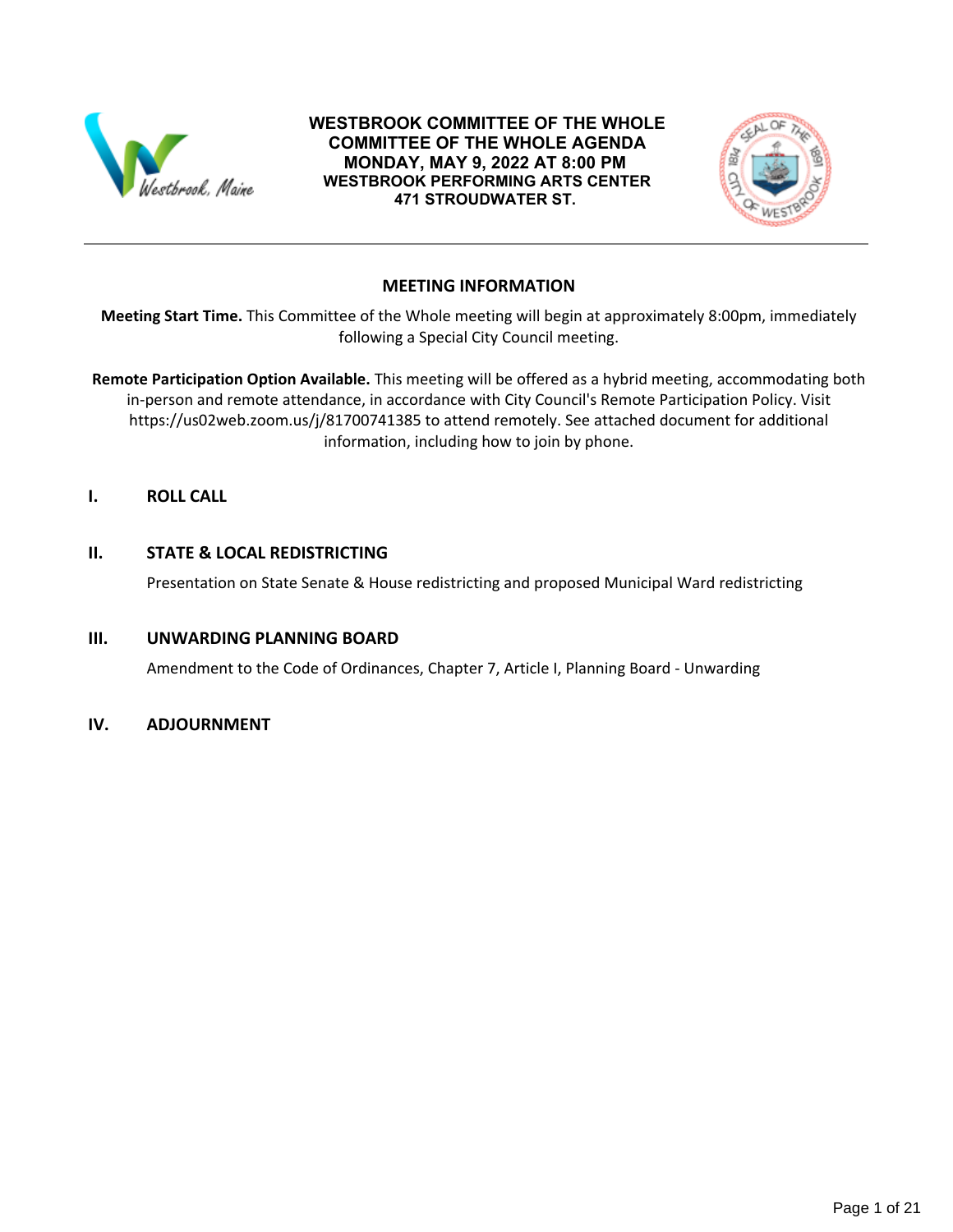



**Angela Holmes Asst. City Administrator/City Clerk** 2 York Street Westbrook, Maine 04092 Phone: 207-591-8131 Fax: 207-854-0635

## **REMOTE PARTICIPATION INSTRUCTIONS**

This meeting will be offered as a hybrid meeting, accommodating both in-person and remote participation, in accordance with City Council's Remote Participation Policy. The physical meeting location is listed on this meeting's agenda. The remote participation option requires the use of the Zoom platform.

Where public comment and/or public hearings are listed on the agenda, members of the public attending remotely will be provided with the opportunity to provide remote oral testimony. If you wish to speak during a public hearing or public comment portion of the meeting, please use the "Raise Hand" function through Zoom (or dial \*9 on your phone).

Webinar ID: 817 0074 1385

**To join from a PC, Mac, iPad, iPhone or Android device:** Please click this URL to join:<https://us02web.zoom.us/j/81700741385>

#### **Or One tap mobile:**

 +13126266799,,81700741385# US (Chicago) +16465588656,,81700741385# US (New York)

#### **Or join by phone:**

Dial(for higher quality, dial a number based on your current location):

 US: +1 312 626 6799 or +1 646 558 8656 or +1 301 715 8592 or +1 346 248 7799 or +1 669 900 9128 or +1 253 215 8782

**International numbers available:** <https://us02web.zoom.us/u/kkBBkV3bg>

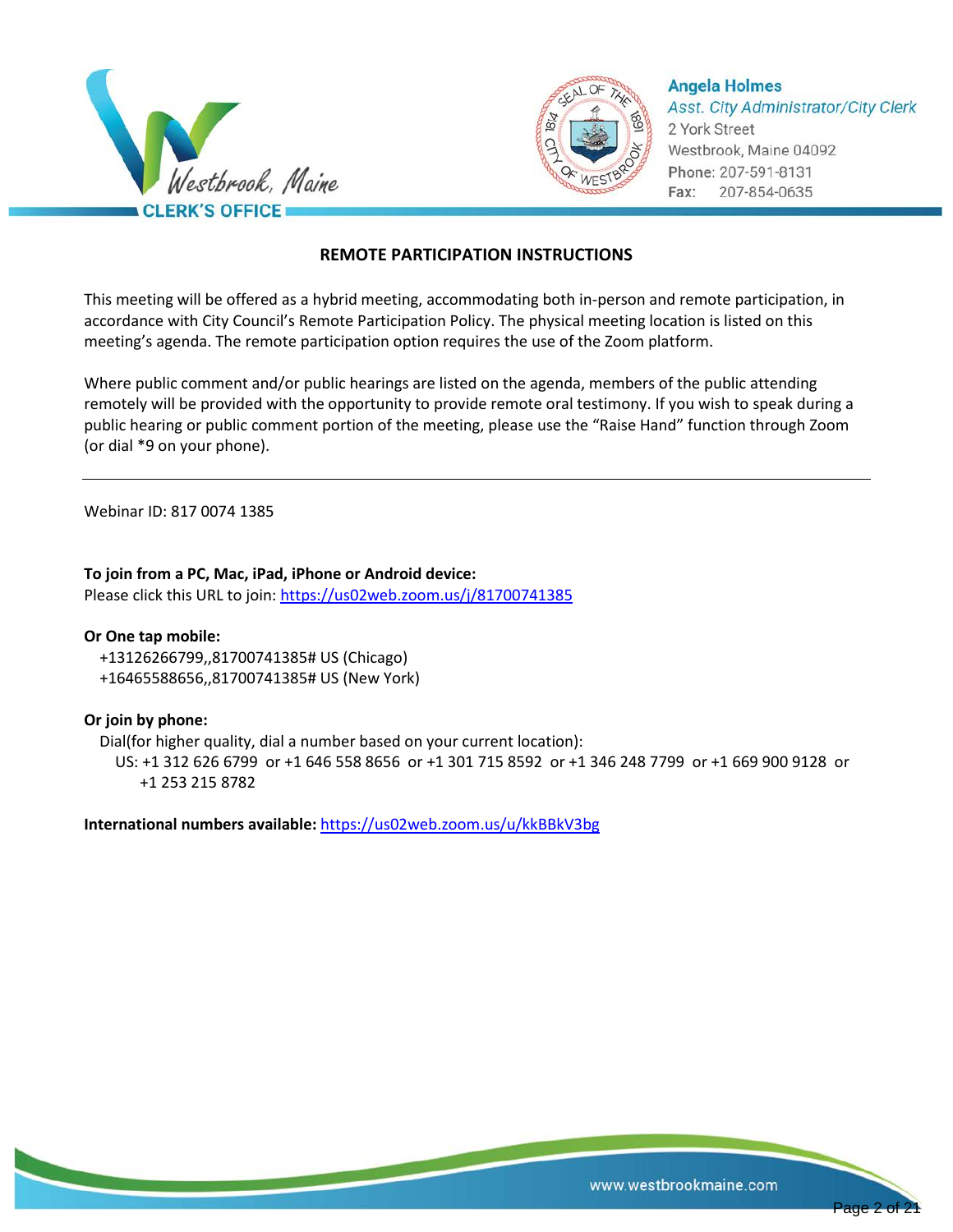# **WESTBROOK CITY COUNCIL REMOTE PARTICIPATION POLICY**

#### **Section 1. Purpose.**

This policy is adopted pursuant to 1 M.R.S. §403-B to provide a written policy to govern the use of remote means for public meetings by the Westbrook City Council. The purpose for conducting remote or hybrid meetings is to facilitate the conduct of local government under emergency conditions or where other factors prohibit the attendance of one or more members of the City Council and/or the general public.

#### **Section 2. Definitions.**

*City Council* means Westbrook City Council, and meetings of the City Council shall include City Council meetings, workshops, and City Council Committee meetings.

*Hybrid meeting* means a public proceeding, as defined in 1 M.R.S. § 402(2) conducted with some meeting attendees in person/face-to-face at a designated physical location while connecting with other meeting attendees by remote means.

*Public meeting* means a "public proceeding," as that term is defined in 1 M.R.S. § 402(2), as may be amended.

*Remote* means "remote methods" as defined in 1 M.R.S. § 403-B(1) and includes any form of audio and visual conference technology, or audio conference technology, including teleconference, videoconference, and voice over internet protocol, that facilitates interaction between the public and Councilors. Remote means does not include text-only means such as email, text messages, or chat functions.

*Remote meeting* means a public proceeding, as defined in 1 M.R.S. § 402(2), conducted solely by remote means.

#### **Section 3. Use of Remote Means for Public Meetings.**

- A. Types of Meetings and Participation Allowed.
	- 1. Remote meetings of the City Council*.* Members of the City Council are expected to be physically present for public meetings, except when the Mayor and Chair of the City Council meeting determine the existence of an emergency or other urgent issue that requires the City Council to conduct a remote meeting. The determination of such an emergency or urgent issue shall be made as soon as practicable and notice of a meeting being conducted solely by remote means shall be disseminated consistent with 1 M.R.S. § 406, as may be amended, and Subsection B of this Section.
	- 2. Hybrid Meetings with Remote Participation by Individual City Councilors*.* Except for a remote meeting being conducted consistent with Section 3(A)(1) of this Policy, City Councilors are expected to be physically present for all public meetings except when being physically present is not practicable for one or more Councilors. Circumstances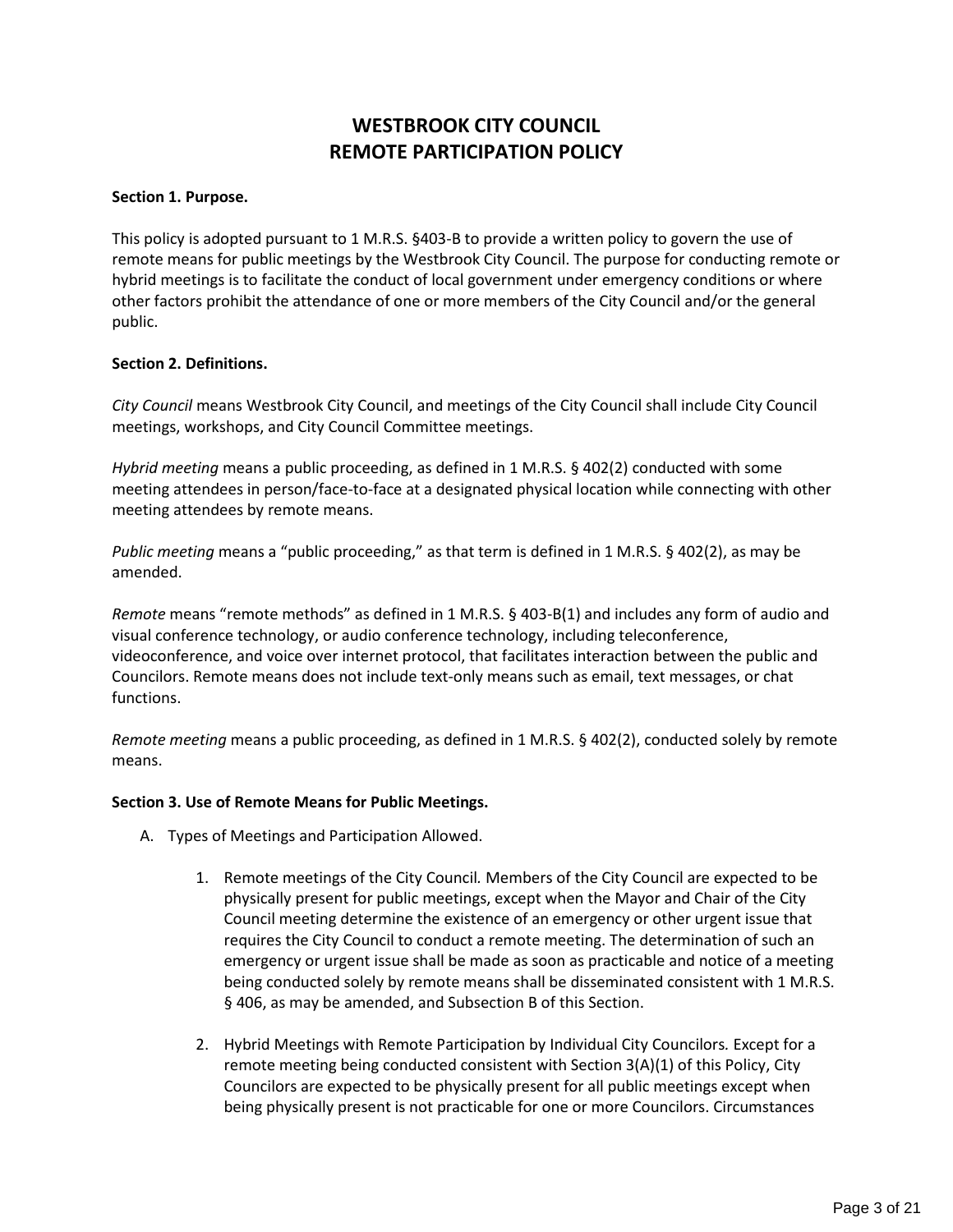under which physical presence for one or more Councilors is not practicable are limited to:

- i. Illness or other physical condition, or temporary absence from the City of Westbrook that causes the Councilor to face significant difficulties travelling to and attending the public meeting in person; or
- ii. To provide a reasonable accommodation to a Councilor with a disability.
- 3. Members of the public shall have the opportunity to attend by remote means when one or more members of the City Council participate by remote access. The City shall make reasonable accommodations necessary to provide access to individuals with disabilities. Except in the case of an emergency or urgent issue requiring the City Council to hold a remote meeting, members of the public shall not be required to participate in a meeting by remote methods.
- B. Notice of Remote Meeting or Hybrid Meeting. Notice of a remote meeting or hybrid meeting must be provided in accordance with 1 M.R.S. § 406 and applicable City ordinances, policies, and practices, and shall inform members of the public how to contemporaneously:
	- 1. Remotely view the video and audio of the meeting through internet streaming or other means;
	- 2. Provide remote oral testimony in a manner that allows Councilors and other meeting participants to hear the testimony, whether through an internet link, a telephone conference, or other means;
	- 3. Obtain copies of packet materials; and
	- 4. If a hybrid meeting, list the specific location of the public meeting site at which members of the public may attend in person and where at least some of the Councilors will be present in person.
- C. Remote Meeting and Hybrid Meeting Requirements. Any remote meeting or hybrid meeting must comply with the following:
	- 1. The remote means used by the City Council must allow all members of the public participating in the meeting to hear, or see and hear, all City Councilors and any other speaker;
	- 2. Each member of the City Council participating in the meeting must be able to hear and speak to all other Councilors and must be heard by the members of the public attending and observing the meeting during the meeting;
	- 3. Any Councilor participating in a meeting by remote means shall be considered present at the meeting for the purpose of determining compliance with the quorum and voting requirements of the City Council;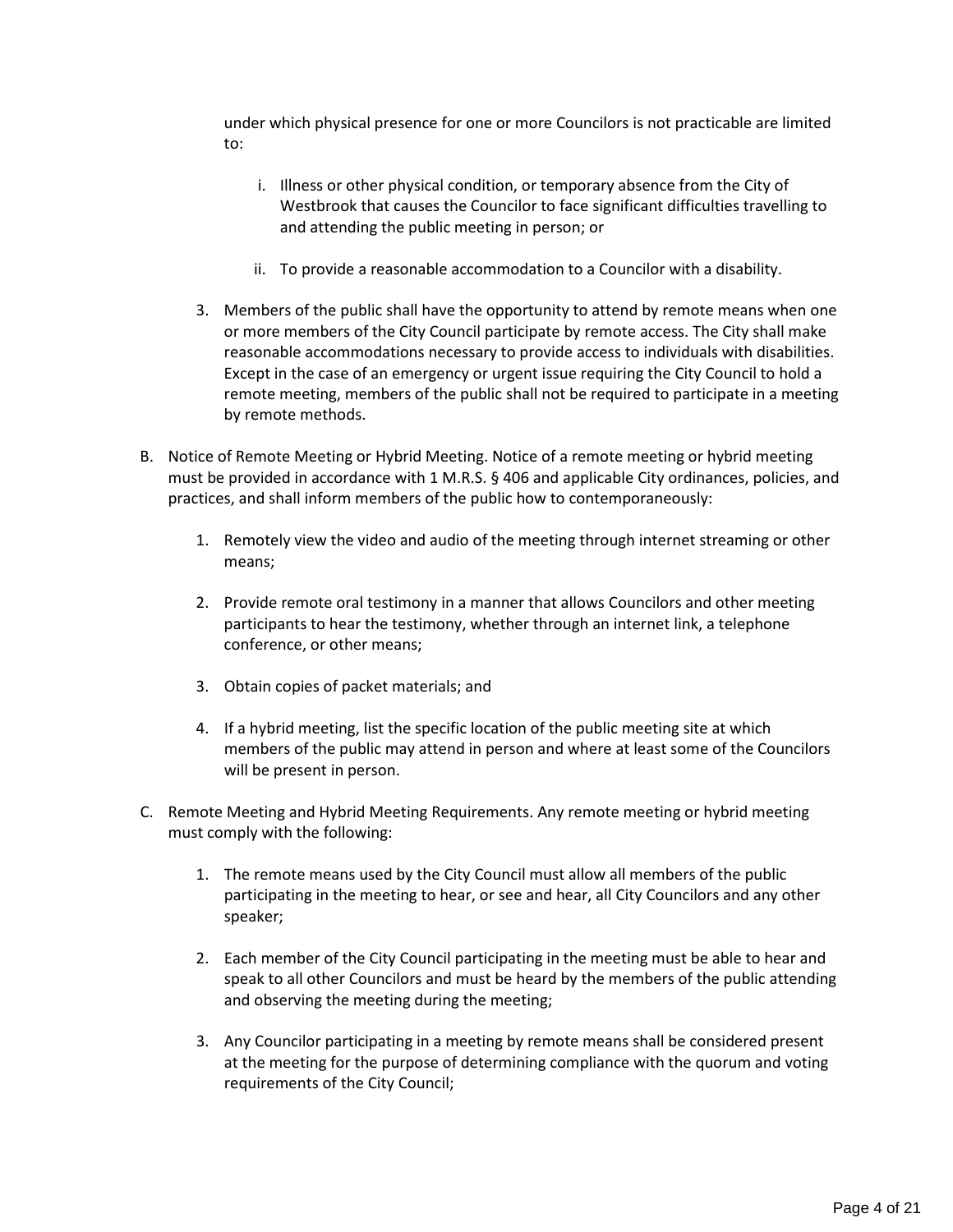- 4. At the start of the meeting, the Chair of the meeting shall announce the names of any Councilors participating by remote means and state the reason therefor, which reason must be consistent with Section 3(A)(2) of this Policy;
- 5. For audio-only teleconferencing, each speaker should repeat his/her/their name before making remarks;
- 6. All Councilors shall refrain from electronic communications regarding subjects considered at the meeting during the meeting, except that Councilors may receive electronic copies of materials otherwise made available at the meeting;
- 7. There should be a means for the remote means facilitator to be able to unmute and identify each speaker, to organize and summarize chat/Q&A messages from the public, and/or to read public comment into the record at the appropriate time during the meeting;
- 8. All votes during the meeting shall be conducted by roll call (with each Councilor present stating "yes" or "no" as each name is called) so that it is clear how each Councilor voted;
- 9. All remote and hybrid meetings shall be recorded by audio or video recording technology, and the City Council shall make the recording of the meeting electronically available for public access as soon as practicable after the meeting.
- D. Disruptions and adjournment. If during the conduct of a remote or hybrid meeting, the meeting is interrupted through disruptions or glitches in the technology, the meeting shall be automatically recessed to restore communication. If the interruption cannot be resolved within a reasonable period of time, the Chair of the meeting may adjourn the meeting.
- E. Executive Sessions. To preserve the executive session privilege of any portion of a meeting closed to the public, the Chair of the meeting should confirm with each attendee that no unauthorized person is present or has access to any executive session being conducted via remote means. There shall be no audio or visual recording of an executive session.
- F. Remote means account. City of Westbrook accounts must be used for purposes of all remote meetings and hybrid meetings conducted by the City Council. The use of private accounts to host a remote or hybrid meeting is prohibited.

#### **Section 4. Other City Boards and Committees.**

Any City of Westbrook board, commission, or committee may adopt this Policy to comply with 1 M.R.S. § 403-B, with the name of the board being substituted for that of City Council. Any board adopting such a remote and hybrid meeting policy under this section must, after hearing on the same, file written notice of the vote with the City Clerk upon adoption.

#### **Section 5. Compliance with Policy.**